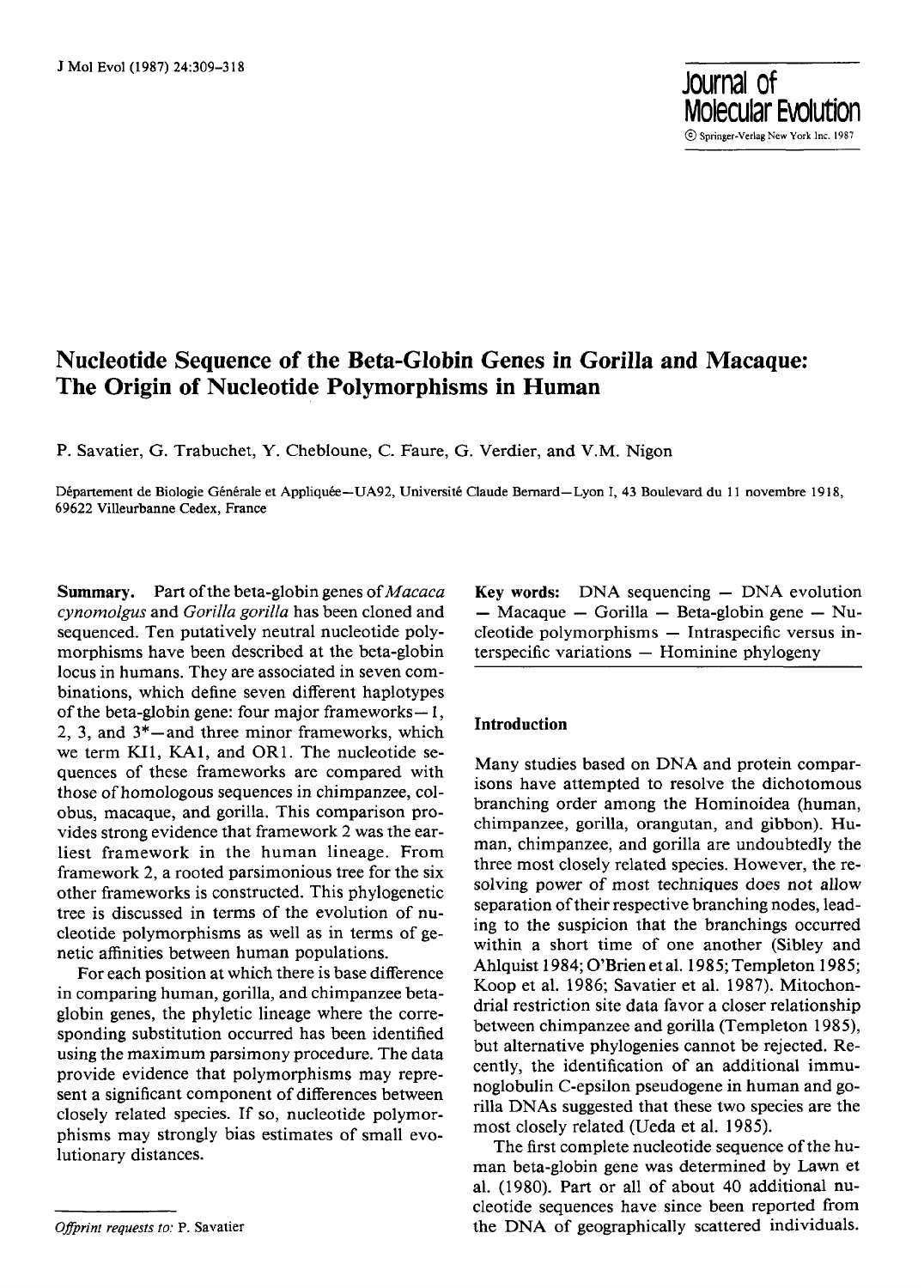These sequences show 10 silent, putatively neutral nucleotide polymorphisms (for a review, see Orkin and Kazazian 1984; Antonarakis et al. 1985) that define four major haplotypes of the human betaglobin gene: frameworks I, 2, 3, and 3\*. Since the four frameworks are found together in different human populations, their original appearance may have predated racial divergence.

In this report, we compare the nucleotide sequences of these various human beta-globin frameworks with the homologous sequences in chimpanzee *(Pan troglodytes,* Savatier et al. 1985) and colobus monkey *(Colobus polykomos,* Martin et al. 1983). We also compare them with the homologous sequences in macaque *(Macaca cynomolgus)* and lowland gorilla *(Gorilla gorilla),* which are reported in this article. Using the maximum parsimony procedure, we constructed a nucleotide sequence for the beta-globin gene of the common ancestor of *Homo, Pan,* and *Gorilla.* Based on this ancestral sequence, we analyze the origin of nucleotide differences among chimpanzee, gorilla, and human at the beta-globin locus and we propose a rooted phylogenetic tree for the human beta-globin frameworks. We also analyze the effects of intraspecific nucleotide variation on estimates of evolutionary distances between closely related species. Base substitution rates and hominoid phylogeny are discussed in light of these results.

#### **Materials and Methods**

The strategy for sequencing the gorilla beta-globin gene is presented in Fig. 1. Savatier et al. (1987) gives the DNA isolation, cloning, and sequencing procedures.

#### **Results**

Nucleotide sequences of a macaque beta-globin gene and a gorilla beta-globin gene were determined and then compared with the orthologous sequences from human (Poncz et al. 1983), chimpanzee (Savatier et al. 1985), and colobus monkey (Martin et al. 1983) (Fig. 2). The comparison was restricted to a 1396 nucleotide-long segment (positions  $+1$  to  $+1396$ with respect to the cap site).

In this comparison, we have included putatively neutral nucleotide polymorphisms that have been identified at the beta-globin locus in human, and excluded mutations responsible for beta-chain hemoglobinopathies and beta-thalassemias. We have also excluded structural variations of the beta-globin polypeptide, even though some of them are putatively neutral (Bunn et al. 1977), because for most of them the replacement substitution has not been

identified at the DNA level. We have considered therefore only 10 neutral nucleotide polymorphisms, which have been identified from nucleotide sequencings of about 40 human beta-globin genes carried out by Lawn et al. (1980), Orkin et al. (1982), Kimura et al. (1983), Poncz et al. (1983), Kazazian et al. (1984), Orkin and Kazazian (1984), and Antonarakis et al. (1985).

## *1. Positions Involved in Nucleotide Polymorphisms in Humans*

The 10 nucleotide polymorphisms mentioned above are shown in Fig. 2. They occur at nine nucleotide positions, of which eight display two different nucleotides and one (position  $+569$ ) displays three (Figs. 2 and 3B).

Seven combinations of these polymorphisms have been identified in human populations, which define seven haplotypes or frameworks of the human betaglobin gene (Fig. 3B). Four of them (major frameworks 1, 2, 3, and 3\*) are found widely among different human populations. The other three occur only once each in the 40 reported human beta-globin gene sequences. One of these three frameworks has been identified by restriction endonuclease analysis in two other individuals. We term the three minor frameworks OR1, KI1, and KA1 in reference to Orkin et al. (1982), Kimura et al. (1983), and Kazazian et al. (1984), who first identified the corresponding nucleotide polymorphisms.

The seven frameworks can be derived from each other by more than one branching route. The route illustrated in Fig. 4 corresponds to the maximum parsimony solution. Framework KI1 can be derived from either framework 1 or framework 2; the two solutions are equally parsimonious (three substitutions are necessary in both cases). The maximum parsimony network costs 10 substitutions.

Making use of the comparisons between human and nonhuman primate sequences shown in Fig. 2, we can identify framework 2 as the most primitive. *At* every position involved in a nucleotide polymorphism (except  $+59$  and  $+511$ ), the nucleotides found in human framework 2 are identical to the homologous nucleotides in the macaque, gorilla, chimpanzee, and colobus DNAs (Fig. 3C).

Identification of framework 2 as the most primitive framework allows the determination of the nucleotide of the ancestral human--chimpanzee-gorilla gene (which we call "beta AN") at each of the seven polymorphic positions (Fig. 3C). This ancestral sequence remains ambiguous at position  $+59$  (T in macaque and colobus, C in gorilla and chimpanzee). At position  $+511$ , the nucleotide found in gorilla (T) is the only one different from that of framework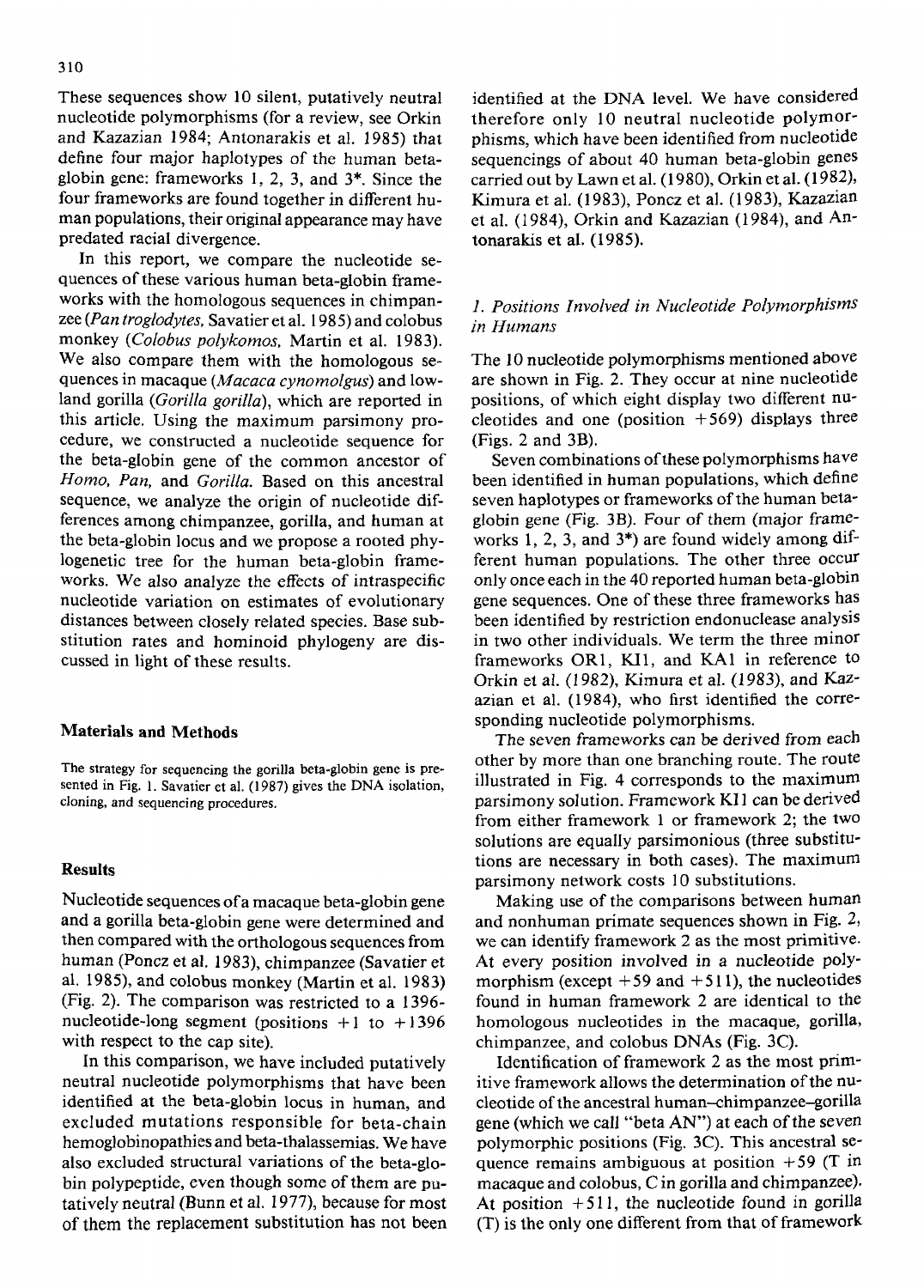

Fig. 1. Linkage maps of the gorilla delta- and beta-globin gene region deduced from blot hybridization of genomic DNA (data not shown). The map of the "Go beta EcoRI 6.4kb" clone is shown expanded. Both sequencing and restriction endonuclease mapping provided evidence that the extra 900 nucleotides found in the gorilla 6.4-kb insert with respect to both the human and chimpanzee 5.5-kb inserts come from an additional segment about 200 nucleotides 3' of the intergenic EcoRI site (data not shown). The strategy for sequencing the gorilla beta-globin gene is indicated by the horizontal arrows below the maps, indicating sequencing either from restriction endonuclease sites (filled circles) or from Bal31-generated ends (open circles). E or Eco, EcoRI; Barn, BamHI. In bar at right, the hatched area represents the 5' untranslated region, the filled areas represent introns, and the open areas represent exons

2 (C). It is also different from the nucleotide found in the other frameworks (G). Therefore, we suggest that most probably (1) C was present at position  $+ 511$  in beta AN, (2) a C  $\rightarrow$  T substitution occurred at this position in the gorilla lineage, and (3) a C  $\rightarrow$ G substitution occurred in some humans.

A rooted parsimonious tree was constructed from the seven human beta-globin frameworks (Fig. 5). Framework 1 and framework KA1 were derived directly from the root node (framework 2) through only one substitution each. Frameworks 3", 3, and ORI derive from the root by three, four, and five substitutions, respectively. This implies the existence of two hypothetical intermediate frameworks between framework 2 and framework 3\* that have not yet been identified in human populations. We call these frameworks H1 and H2. One of them could be easily investigated since positions  $+59$  and + 511, which define it, can be detected by the restriction endonucleases HgiA1 and AvaII, respectively.

## *2. Positions Not Involved in Nucleotide Polymorphisms in Humans*

At 21 nucleotide positions there are base differences between framework 2 and chimpanzee or framework 2 and gorilla (Fig. 2). This implies that the 21 corresponding substitutions arose either in the phyletic lineages leading to chimpanzee or gorilla or in the lineage leading to human prior to the emergence of human beta-globin gene alleles. Most of these 21 substitution sites are in introns; five are at silent positions in coding sequences. One difference leads to an amino acid replacement (residue position 104,  $Arg \leftrightarrow Lys$ ) between human and gorilla, in agreement with the corresponding amino acid sequences (Goodman et al. 1983).

For each of these 21 nucleotide positions, let us consider the homologous nucleotides in human, chimpanzee, macaque, gorilla, and (as far as known) in colobus (Table 1). Eighteen belong to the onesolution class. That is, for each of these 18 positions, four of the five species compared bear the same nucleotide; only one of the three species human, chimpanzee, and gorilla bears a nucleotide that is different from the one found in the other four. The maximum parsimony procedure depicts the nucleotide that is found four times (or three times when the homologous nucleotide in colobus is unknown) as already present in the last common ancestor of human, chimpanzee, and gorilla. A substitution is taken to have occurred in the phyletic lineage corresponding to the nucleotide represented only once. In the assignment of the 18 substitutions to the three phyletic lineages (Table 1), we find 4 substitutions in the gorilla lineage, 6 in the chimpanzee, and 8 in the human.

For each of the three remaining positions  $(+494,$  $+715$ , and  $+1240$ , Table 1), the nucleotide of beta AN cannot be determined since each nucleotide is represented twice. These three sites appear to be cladistically informative. Unfortunately, each position results in a different parsimony cladogram. One (position  $+494$ ) groups human with chimpanzee, another (position  $+715$ ) chimpanzee with gorilla, and the third (position  $+1240$ ) human with gorilla. Thus the data do nothing to resolve the trichotomy.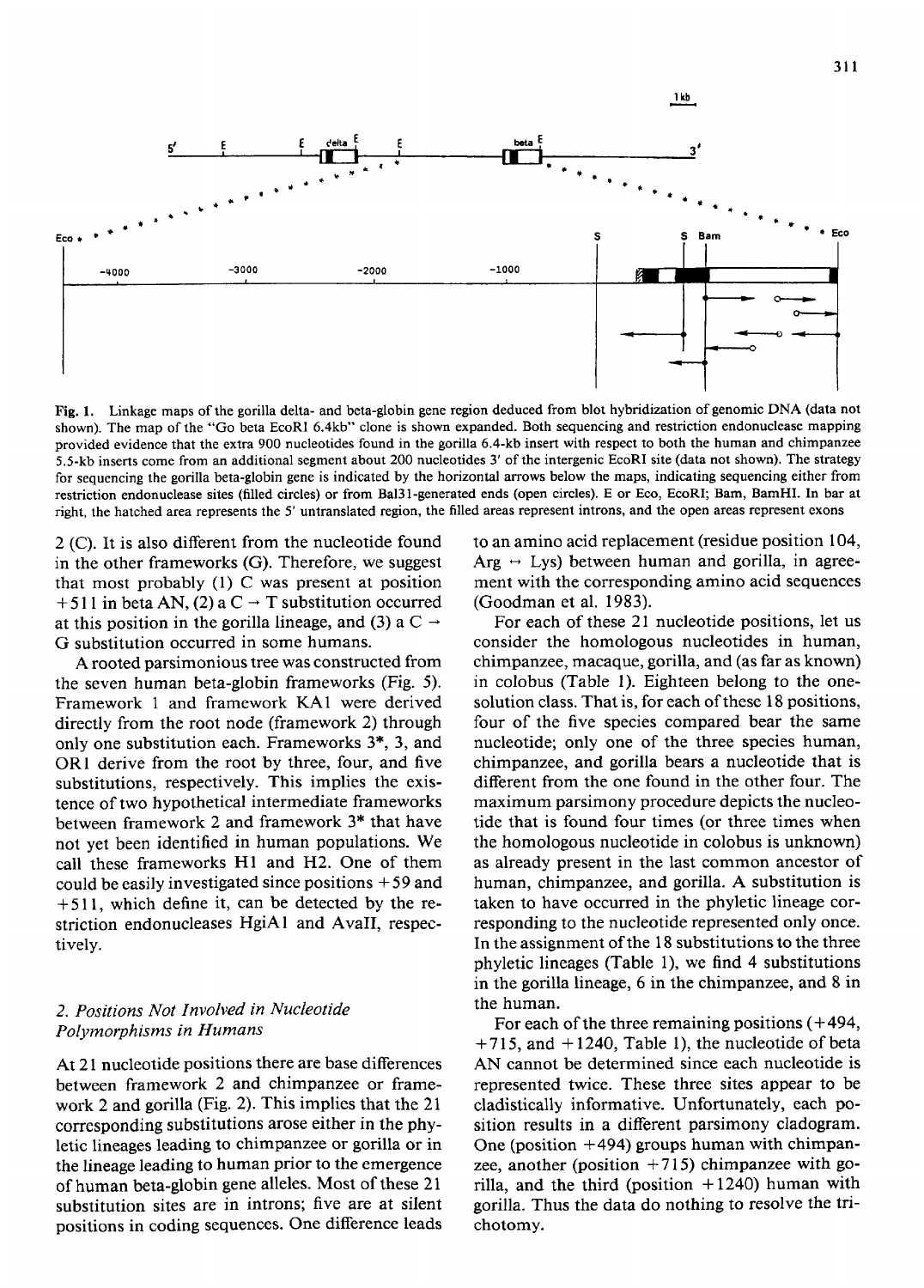

#### Number of Nucleotide Differences Between the Ancestral "Beta AN" Gene and Each Present-Day Beta-Globin Gene

The results reported in sections 1 and 2 are summarized in Fig. 6. We shall assume the trichotomy among Homo, Pan, and Gorilla. In the phyletic lineage of Homo, we have estimated eight differences between beta AN and the stem gene (excluding the three cladistically informative positions; see Table 1). Similarly, we have estimated six nucleotide differences between the ancestral beta-globin gene and the chimpanzee beta-globin gene and five nucleotide differences between the ancestral beta-globin gene and the gorilla beta-globin gene. Finally, between the stem gene and the human beta-globin gene we have counted zero, one, three, four, or five differences, depending on the framework.

Fig. 2. Nucleotide sequence of a human (Hsa.) beta-globin gene (Poncz et al. 1983), aligned with beta-globin gene sequences from a chimpanzee (Ptr.), a gorilla (Ggo.), a colobus (Cpo.), and a macaque (Mcy.) (Martin et al. 1983; Savatier et al. 1985). Nucleotide polymorphisms (Pol.) identified in human DNA by Lawn et al. (1980), Orkin et al. (1982), Kimura et al. (1983), Poncz et al. (1983), Kazazian et al. (1984), Orkin and Kazazian (1984), and Antonarakis et al. (1985) are also shown. Numbering is from the human cap site. Gaps used to maximize identities in introns are indicated by x's, and the end of the sequenced colobus segment by a slash. Exons are reported in upper-case letters. At position  $+1156$ , the chimpanzee sequence has G instead of the A as previously reported in Savatier et al. (1985). The complete nucleotide sequence for the human betaglobin gene given by Poncz et al. (1983) is given on the second line. This nucleotide sequence is that of framework 2 (see section 1 of Results). Only nucleotide differences found between either species or alleles are indicated

## **Discussion**

## 1. Implications of Nucleotide Polymorphisms for the **Estimation of Genetic Distances Between Closely Related Species**

Our data give new information concerning the evolutionary distances among human, chimpanzee, and gorilla.

We find that 14–19 differences have accumulated between human and chimpanzee at the beta-globin locus depending on which human sequence is considered. This leads to base substitution frequencies ranging from 1% to 1.4%. The range would probably increase if nucleotide polymorphisms in chimpanzee DNA were known. Therefore, our data provide direct evidence that polymorphisms represent a no-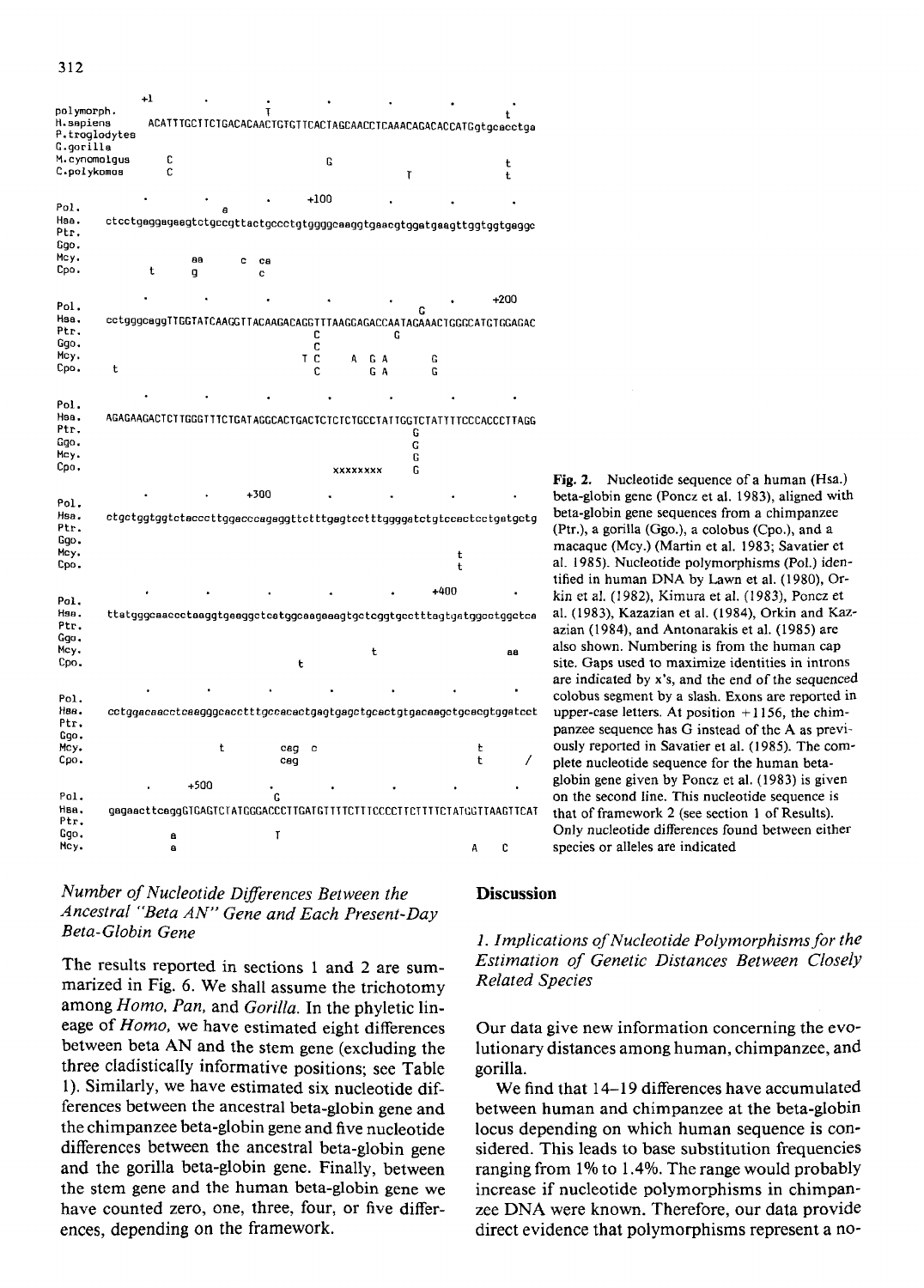| GTCATAGGAAGGGGAAGAAGTAACAGGGTACAGTTTAGAATGGGAAACAGACGAATGATTGCATCAGTGTG |             |        |         |                                                      |        |         |    |            |         |
|-------------------------------------------------------------------------|-------------|--------|---------|------------------------------------------------------|--------|---------|----|------------|---------|
|                                                                         | Τ           |        |         |                                                      |        |         |    |            |         |
|                                                                         | т<br>A<br>т | Ŧ      |         |                                                      |        | G<br>G  | A  |            | А       |
|                                                                         |             |        |         |                                                      |        |         |    |            |         |
|                                                                         |             |        |         |                                                      |        |         |    |            |         |
| GAAGTCTCAGGATCGTTT                                                      |             |        |         | TAGTTTCTTTTATTTGCTGTTCATAACAATTGTTTTCTTTTGTxxTTAATTC |        |         |    |            |         |
| с<br>с                                                                  | Α<br>Α      |        |         |                                                      |        |         |    |            |         |
| c                                                                       | A×          | C      |         |                                                      | T      |         |    |            | GT      |
| +700                                                                    |             |        |         |                                                      |        |         |    |            |         |
|                                                                         |             |        |         |                                                      |        |         |    |            |         |
| TIGCITICITITITITIC                                                      |             |        | T       | TCTCCGCAATTTTTACTATTATACTTAATGCCTTAACATTGTGTATAACAA  |        |         |    | G          |         |
| с                                                                       | ×           | τ      |         | Τ                                                    | с      |         | T  | G<br>TGC A |         |
|                                                                         |             |        |         |                                                      |        |         |    |            |         |
|                                                                         |             |        |         | $+800$                                               |        |         |    |            |         |
|                                                                         |             |        |         |                                                      |        |         |    |            |         |
|                                                                         |             |        | A       |                                                      |        | ΤG<br>G | G  |            |         |
|                                                                         | T           |        |         |                                                      | c GC   |         | G  |            |         |
|                                                                         |             |        |         |                                                      |        |         |    |            |         |
|                                                                         |             |        |         |                                                      |        |         |    |            |         |
| TATTTGGAATATATGTGTGCTTATTTGCATATTCATAATCTCCCTACTTTATTTTCTTTTATTTTJAATT  |             |        |         |                                                      | A      |         |    |            |         |
|                                                                         |             | C      |         |                                                      | A<br>A |         |    |            | C×      |
|                                                                         |             |        |         |                                                      |        |         |    |            |         |
|                                                                         |             |        |         |                                                      |        |         |    |            |         |
| GATACATAATCATTATACATATTTATGGGTTAAAGTGTAATGTTTTAATATGTGTACAxxxxxCATATTG  |             |        |         |                                                      |        |         |    |            |         |
|                                                                         |             |        |         |                                                      |        |         |    |            |         |
| Α                                                                       |             |        | T       | СA                                                   |        |         |    | А          | CATTG   |
|                                                                         |             |        |         | $+1000$                                              |        |         |    |            |         |
|                                                                         |             |        |         |                                                      |        |         |    |            |         |
|                                                                         |             |        |         |                                                      |        |         |    |            |         |
|                                                                         |             |        |         |                                                      |        |         |    |            |         |
|                                                                         |             | T      |         | ΤT                                                   |        | ×       | CC |            |         |
|                                                                         |             |        |         |                                                      |        |         |    |            | $+1100$ |
| ATCTTATTTCTAATACTTTCCCTAATCTCTTTCTTTCAGGGCAATAATGATACAATGTATCATGCCTCTT  |             |        |         |                                                      |        |         |    |            |         |
|                                                                         | С           |        |         |                                                      |        |         |    |            |         |
| Τ                                                                       |             | c      |         |                                                      | А      |         | СC |            |         |
|                                                                         |             |        |         |                                                      |        |         |    |            |         |
|                                                                         |             |        |         |                                                      |        |         |    |            |         |
| TGCACCATTCTAAAGAATAACAGTGATAATTTCTGGGTTAAGGCAATAGCAATATTTCTGCATATAxxxx  |             |        |         |                                                      |        |         | G  |            |         |
|                                                                         |             |        |         |                                                      |        |         |    |            |         |
|                                                                         |             |        |         |                                                      |        |         |    |            | T       |
|                                                                         |             |        | $+1200$ |                                                      |        |         |    |            |         |
| xAATATTTCTGCATATAAATTGTAACTGATGTAAGAGGTTTCATATTGCTAATAGCAGCTACAATCCAGC  |             |        |         |                                                      |        |         |    |            |         |
|                                                                         |             |        |         | T                                                    |        |         |    |            |         |
| G                                                                       |             |        |         |                                                      |        |         |    |            | T       |
|                                                                         |             |        |         |                                                      |        |         |    | +1300      |         |
| TACCATTCTGCTTTTATTTTATGGTTGGGATAAGGCTGGATTATTCTGAGTCCAAGCTAGGCCCTTTTGC  |             |        |         |                                                      |        |         |    |            |         |
|                                                                         | т           |        |         |                                                      |        |         |    |            |         |
|                                                                         |             |        |         |                                                      |        |         |    |            |         |
| T<br>G T                                                                |             |        | Α       |                                                      |        |         |    |            |         |
|                                                                         |             |        |         |                                                      |        |         |    |            |         |
|                                                                         |             |        |         |                                                      | e      |         |    |            |         |
|                                                                         |             |        |         |                                                      |        |         |    |            |         |
| TAATCATGTTCATACCTCTTATCTTCCTCCCACAGeteetgggcaaegtgctggtetgtgtgctggccca  |             | G      |         |                                                      |        |         |    |            |         |
|                                                                         | T           | C<br>C | C       |                                                      |        | t       |    | g          |         |
|                                                                         |             |        |         |                                                      |        |         |    |            |         |
|                                                                         |             | +1396  |         |                                                      |        |         |    |            |         |
| tcactttggcaaaga                                                         |             |        |         |                                                      |        |         |    |            |         |
|                                                                         |             |        |         |                                                      |        |         |    |            |         |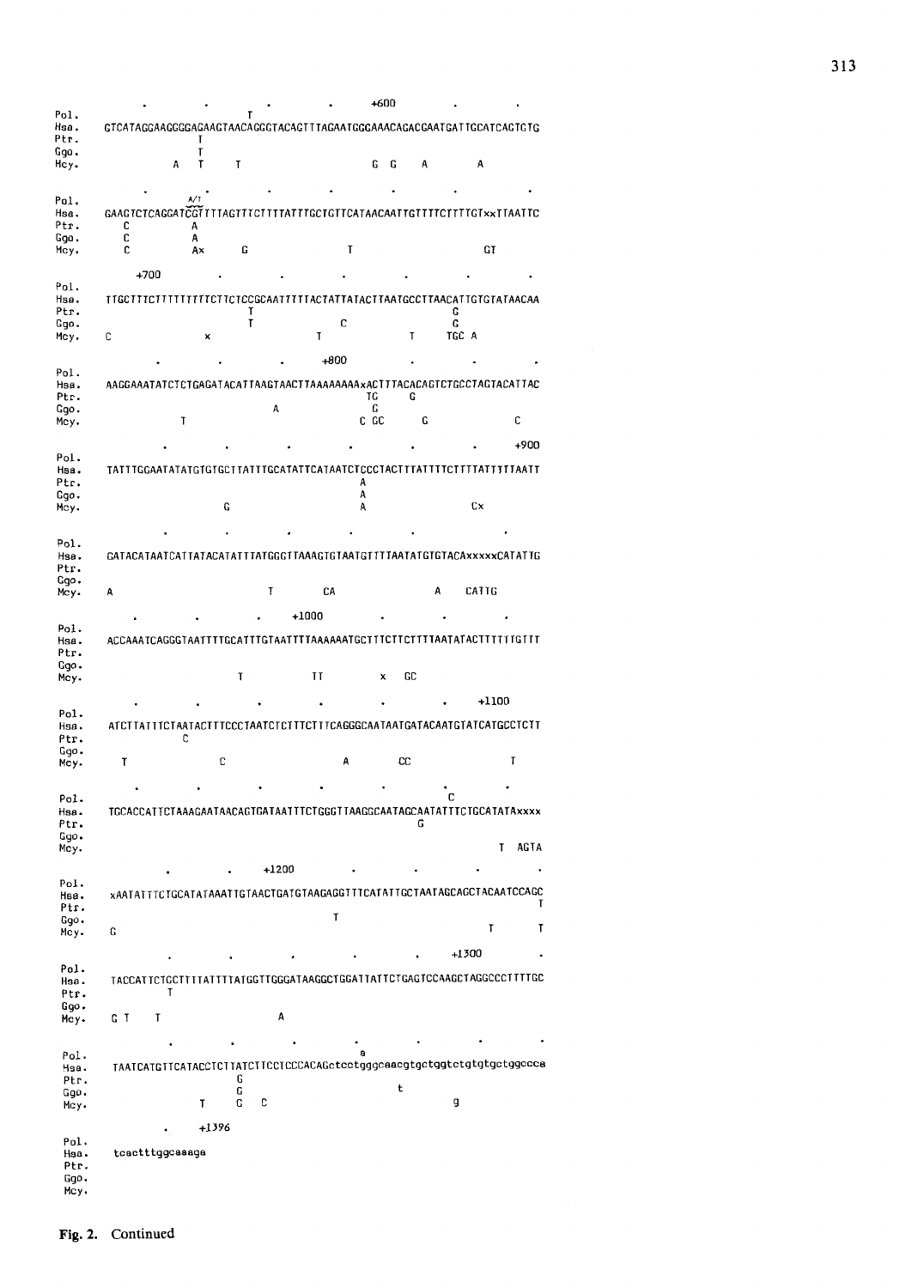



Fig. 3A-C. A Positions of the 10 nucleotide polymorphisms identified at the human beta-globin gene locus between positions  $+1$ and +1396 (numbering is that used in Fig. 2). B Combinations of these nucleotide polymorphisms that define the seven frameworks identified in human populations. C Homologous nucleotides in the chimpanzee, gorilla, macaque, and colobus DNAs analyzed in this report. "Beta AN" is the ancestral human-gorilla-chimpanzee beta-globin gene. IVS, intervening sequence; NT, untranslated region



Fig. 4. Maximum parsimony network for the seven human beta-globin frameworks. Major frameworks are enclosed within a continuous line, minor frameworks within a dashed line

ticeable part of interspecific differences between closely related species; nucleotide polymorphisms thus introduce a bias into calculations of evolutionary distances between closely related homologous sequences.

In sequence comparisons among human, chimpanzee, and gorilla eta-globin pseudogenes, Chang and Slightom (1984) found that both the chimpanzee and the gorilla pseudogenes have accumulated twice as many substitutions as their human counterpart since the time these three species began to diverge. This led these authors to conclude that the base substitution rate was lower in *Homo* than in Pan and Gorilla. In contrast, in comparing the deltabeta-globin intergenic sequences of human, chimpanzee, and macaque (Savatier et al. 1987), we did not find any difference between the base substitution frequencies in *Homo*,  $0.73 \pm 0.14$ , and in *Pan*, 0.83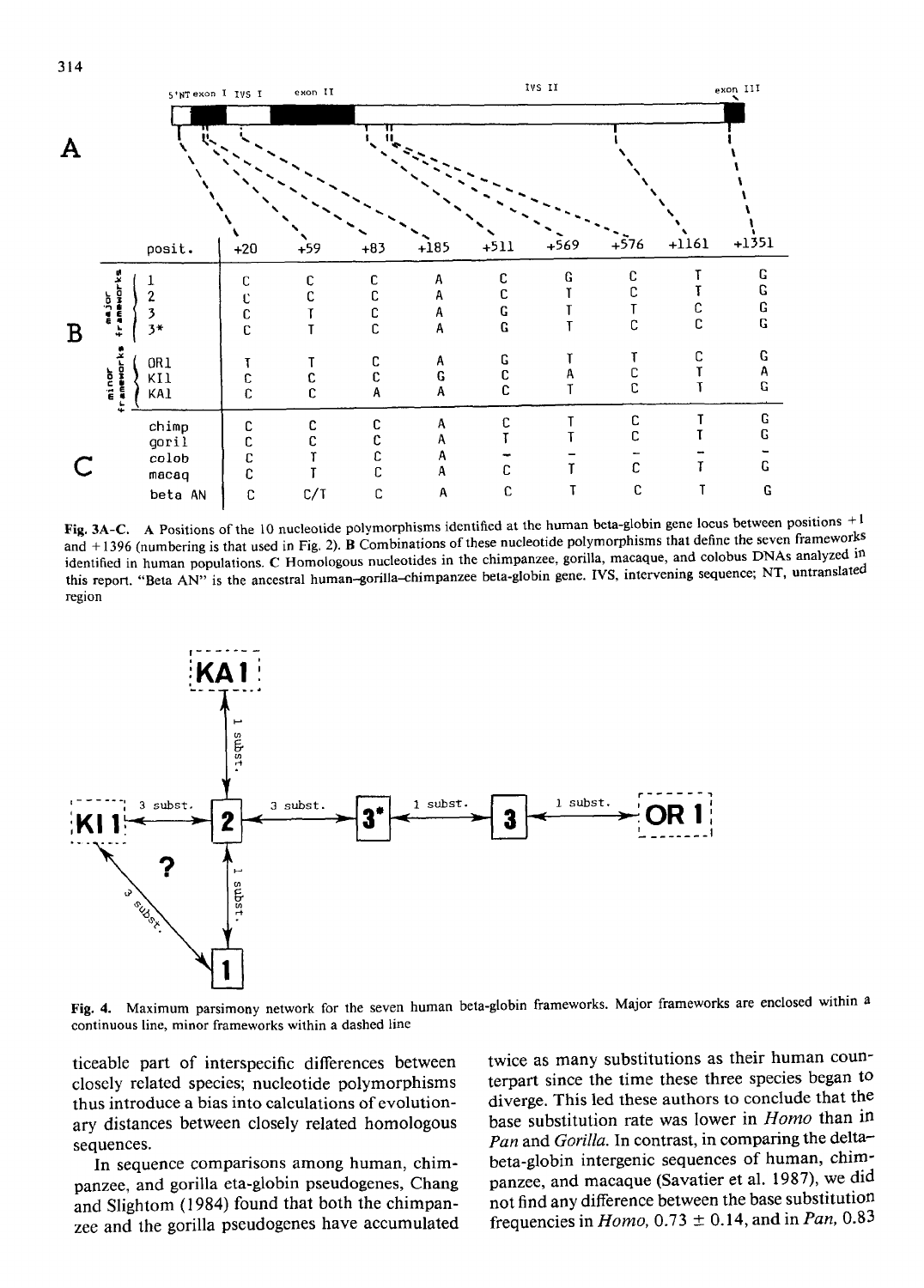

Fig. 5. Rooted parsimonious tree constructed from the seven human betaglobin frameworks. Only the nine nucleotides that define these frameworks are shown. Each connecting line between two nodes corresponds to one substitution. For each node, the position of the substitution is indicated by a lower-case white letter. Frameworks H1 and H2 are hypothetical intermediate frameworks (see text). Each framework has been classified as a one-, two-, three-, four-, or five-substitution type descendant according to the number of substitutions since the root

 $\pm$  0.15 (P > 35%). This discrepancy might be explained in part by nucleotide polymorphisms inside the compared regions, since both the chimpanzee and the human whose DNAs were analyzed by Chang and Slightom (1984) were different from ours. Therefore, whether base substitution rates have been equal in human and African great apes (gorilla and chimpanzee) is still an open question.

We suggest that the estimation of accurate evolutionary distances between closely related species depends on three conditions: (1) The main nucleotide polymorphisms inside the compared region must be identified. (2) The sequence comparison must be between species that are as closely related as possible. [The ambiguous status of positions +494,  $+715$ , and  $+1240$  in our data may be due in part to the distance of macaque from hominoids; identification of the homologous nucleotides in the orangutan, which is much closer to the African great

apes than the macaque (Sibley and Ahlquist 1984; Koop et al. 1986) might make it possible to resolve these ambiguous positions.] (3) The comparison must be between large nucleotide segments so as to give more accurate estimates of base substitution frequencies.

It is noteworthy that the overall number of nucleotide polymorphisms might be much higher in humans than in chimpanzees because of the large differences in effective population size. If so, the base substitution frequencies in the *Pan* and *Homo*  lineages may not be strictly comparable.

## *2. Branching Patterns Within Hominines Based on Nonquantitative Methods*

Various quantitative methods have been used to resolve the branching order among human, gorilla, and chimpanzee based on data for both nuclear and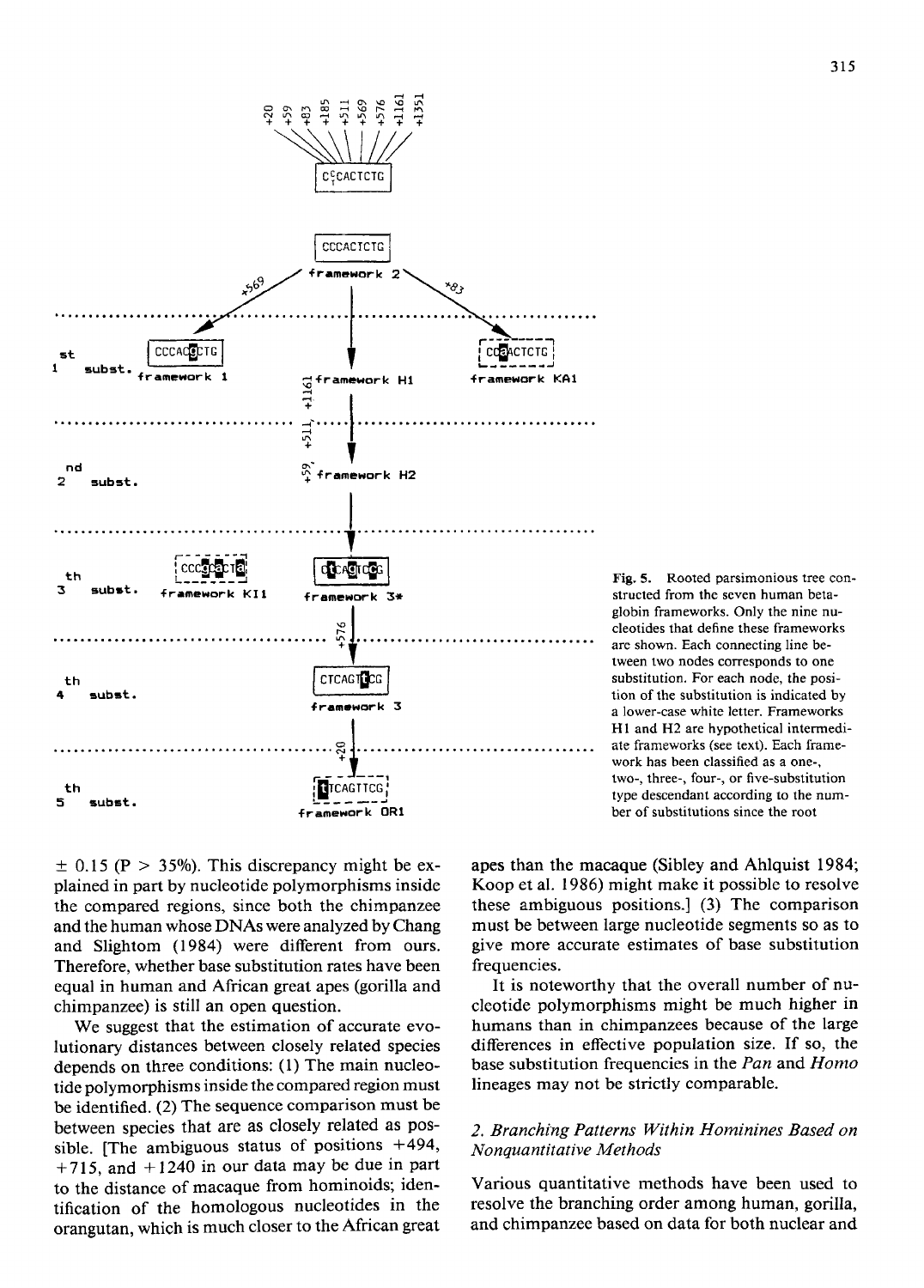| Nucleotide<br>position in<br>the human<br>sequence <sup>a</sup> |             | Lineage<br>where<br>substitution |             |              |              |                      |          |
|-----------------------------------------------------------------|-------------|----------------------------------|-------------|--------------|--------------|----------------------|----------|
|                                                                 | Macaque     | Chimp                            | Gorilla     | Colobus      | Human        | Beta AN <sup>b</sup> | occurred |
| $+168$                                                          | $\mathbf C$ | $\mathsf{C}$                     | $\mathbf C$ | $\mathsf{C}$ | T            | $\mathbf C$          | Human    |
| $+181$                                                          | A           | G                                | A           | A            | A            | A                    | Chimp    |
| $+254$                                                          | G           | G                                | G           | G            | T            | G                    | Human    |
| $+494$                                                          | A           | G                                | A           |              | G            | A/G                  | ŋ        |
| $+627$                                                          | C           | $\mathsf{C}$                     | $\mathbf C$ |              | G            | C                    | Human    |
| $+638$                                                          | A           | A                                | A           |              | G            | A                    | Human    |
| $+715$                                                          | $\mathbf C$ | T                                | T           |              | $\mathsf{C}$ | C/T                  | 2        |
| $+730$                                                          | T           | T                                | $\mathbf C$ |              | T            | T                    | Gorilla  |
| $+748$                                                          | G           | G                                | G           |              | A            | G                    | Human    |
| $+789$                                                          | T           | T                                | A           |              | T            | T                    | Gorilla  |
| $+803$                                                          | A           | T                                | A           |              | A            | A                    | Chimp    |
| $+804$                                                          | G           | G                                | G           |              | Ċ            | G                    | Human    |
| $+810$                                                          | A           | G                                | A           |              | A            | A                    | Chimp    |
| $+872$                                                          | A           | A                                | A           |              | $\mathbf C$  | A                    | Human    |
| $+1048$                                                         | A           | $\mathsf{C}$                     | A           |              | A            | A                    | Chimp    |
| $+1156$                                                         | A           | G                                | A           |              | A            | A                    | Chimp    |
| $+1207$                                                         | G           | G                                | T           |              | G            | G                    | Gorilla  |
| $+1240$                                                         | T           | т                                | С           |              | C            | T/C                  | 7        |
| $+1250$                                                         | G           | т                                | G           |              | G            | G                    | Chimp    |
| $+1331$                                                         | G           | G                                | G           |              | A            | G                    | Human    |
| $+1357$                                                         | $\mathbf C$ | C                                | т           |              | $\mathsf{C}$ | $\mathbf C$          | Gorilla  |

Table 1. Nucleotide positions showing base differences between the human framework 2 sequence and the chimpanzee or gorilla homologous sequence

<sup>a</sup> Numbered as in Fig. 2

<sup>b</sup> "Beta AN" denotes the deduced sequence of the beta-globin gene of the common ancestor of human, chimpanzee, and gorilla



Fig. 6. Number of nucleotide differences found between each present-day beta-globin gene and either the ancestral gene beta AN or the "stem gene"

mitochondrial DNA: percentages of substitutions, restriction endonuclease mapping, thermal stability of DNA-DNA hybrids, and maximum parsimony analysis of nucleotide substitutions (for review, see Sibley and Ahlquist 1984; Templeton 1985; Koop et al. 1986; see also Savatier et al. 1987). Data were found to support each of the three alternative cladograms but most of these methods were not able to separate the divergence nodes with statistical significance.

Why is it that there is not better agreement among these different experimental approaches? First, probably no more than 2 million years separate the

human-chimpanzee, human-gorilla, and chimpanzee-gorilla divergence nodes; this represents less than 20% of the time since human-chimpanzee-gorilla divergence [about 8 million years according to Sibley and Ahlquist (1984); see also Koop et al. (1986)]. Since the accuracy of calculated evolutionary distances is limited either by the length of the compared nucleotide sequences or by the variability of the experimental results (as in DNA-DNA hybridization), the resolving power of any one of these techniques is not sufficient to separate the divergence nodes with statistical significance. Second, we have shown that nucleotide polymorphisms might rep-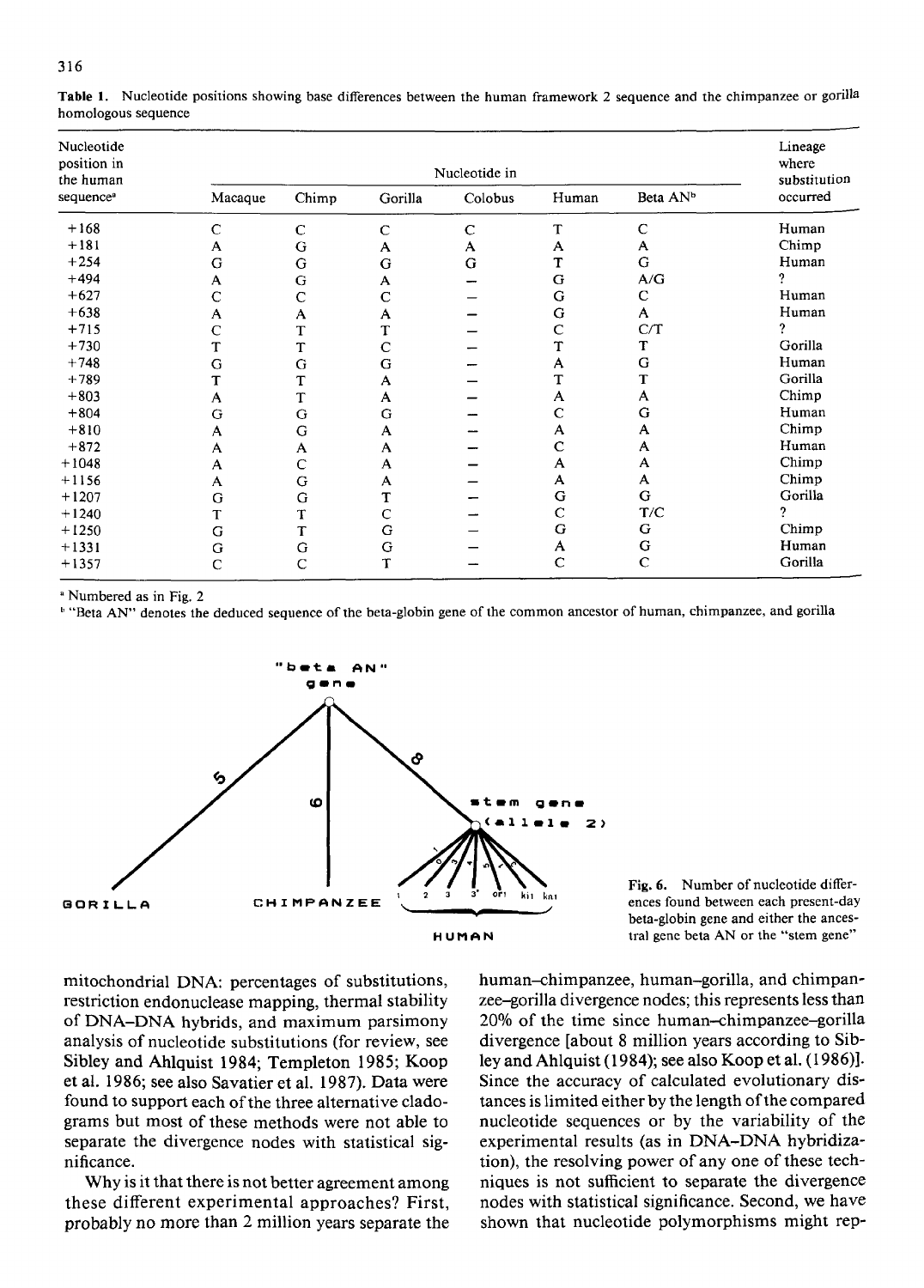resent a noticeable part of the interspecific differences among human, gorilla, and chimpanzee at the beta-globin locus. Templeton (1985) has previously noted that these interspecific differences are not evolutionarily significant unless they are much larger than the intraspecific differences.

In this context, nonquantitative methods have been interpreted as more reliable. Ueda et al. (1985) found that a truncated immunoglobulin epsilon pseudogene (C epsilon 2) is present in human and gorilla but absent from the DNAs of all other catarrhines analyzed in their report. This led them to conclude that gorilla is more closely related to human than is chimpanzee.

In the nucleotide sequence of the beta-globin gene, we found three cladistically informative positions. Unfortunately, these three positions lead to the three alternative hypotheses for the branching order among *Homo, Pan,* and *Gorilla.* The base difference found between primates at position  $+494$  (A in both macaque and gorilla, G in both human and chimpanzee) leads to the single amino acid replacement (residue position 104) found between the gorilla and human and chimpanzee beta-globin polypeptides. Similarly, human and chimpanzee have arginine and aspartic acid at position A-gamma-104 and alpha-23, respectively; gorilla and all other catarrhines that have been analyzed have lysine and glutamic acid, respectively, at these positions (Goodman et al. 1983). This led Goodman et al. (1983) to conclude that human and chimpanzee probably are more closely related than are human and gorilla or chimpanzee and gorilla.

Ueda's and Goodman's conclusions can be reconciled if one assumes that the *Homo, Pan,* and *Gorilla* lineages arose from a common population in which the above-mentioned differences were already present as polymorphisms (i.e., both presence and absence of the C epsilon 2 immunoglobulin pseudogene, both arginine and lysine at positions beta- 104 and A-gamma- 104, both aspartic and glutamic acid at position alpha-23). The branching of *Homo, Pan,* and *Gorilla* might have preserved different combinations of these ancestral polymorphisms and discarded others. In this case, one might expect to draw different conclusions about their dichotomous branching order depending on the chromosome or recombination region analyzed.

## *3. Origin and Phylogeny of the Human Beta-Globin Frameworks*

The data presented here provide strong evidence that framework 2 was the stem or founder framework in which successive substitutions led to the present-day polymorphisms at the beta-globin locus in humans. Other polymorphisms might have existed prior to the diversification of this stem framework. All but one (framework 2) apparently disappeared, although we cannot exclude that some may still be present at low frequencies.

Major frameworks have been identified in most human populations so far analyzed (American black, Mediterranean, Indian, Chinese, and Cambodian), which suggests that their appearance predated racial divergence. However, framework 1 is present in more than 95% of Africans (Pagnier et al. 1985). On the other hand, framework 3 has been identified only in Mediterraneans and American blacks, and framework 3\* only in South Asian populations. Since framework 3\* most probably gave rise to framework 3 (Fig. 5), it might be expected that the former would be as widely distributed as the latter. Two hypotheses can be considered to explain the discrepancy:

1. Genetic distances measured on the basis of both nucleotide polymorphisms at protein loci and restriction enzyme polymorphisms provide evidence that the Negroid group and Caucaso-Mongoloid group diverged from each other first and that the Caucasoid and Mongoloid groups diverged from each other later (Nei and Roychoudhury 1972, 1982; Wainscoat et al. 1986). This proposed phylogeny requires framework 3 to have arisen prior to the Negroid-Caucaso-Mongoloid split and framework 3\* to have disappeared independently from both the Negroid and Caucasoid populations.

2. According to the most parsimonious solution, both the appearance of framework 3 and disappearance of framework 3\* took place in a Negroid-Caucasoid stem population prior to the Negroid-Caucasoid split. This implies that the Mongoloid group and the Negroid-Caucasoid group diverged from each other first and the Caucasoid and Negroid groups from each other later. Previously, only blood groups and histocompatibility locus antigens had supported this phylogeny (Cavalli-Sforza and Edwards 1964; Piazza et al. 1975).

The minor frameworks (OR1, KI1, and KA1) have been identified only once each in about 40 beta-globin gene sequences. In the parsimonious network (Fig. 4), these minor frameworks appear on exterior branches and in no case do they constitute intermediate forms. Both observations suggest them to be of more recent origin than the major frameworks.

Unidentified minor beta-globin frameworks probably exist in human populations. The parsimonious tree presented in Fig. 5 assumes the existence of additional frameworks as intermediates. Only one of them could be easily investigated (framework H1 or H2) since both positions that define it are detectable by restriction endonuclease mapping. However, sequence data suggest that only 10% of individuals may be minor-framework car